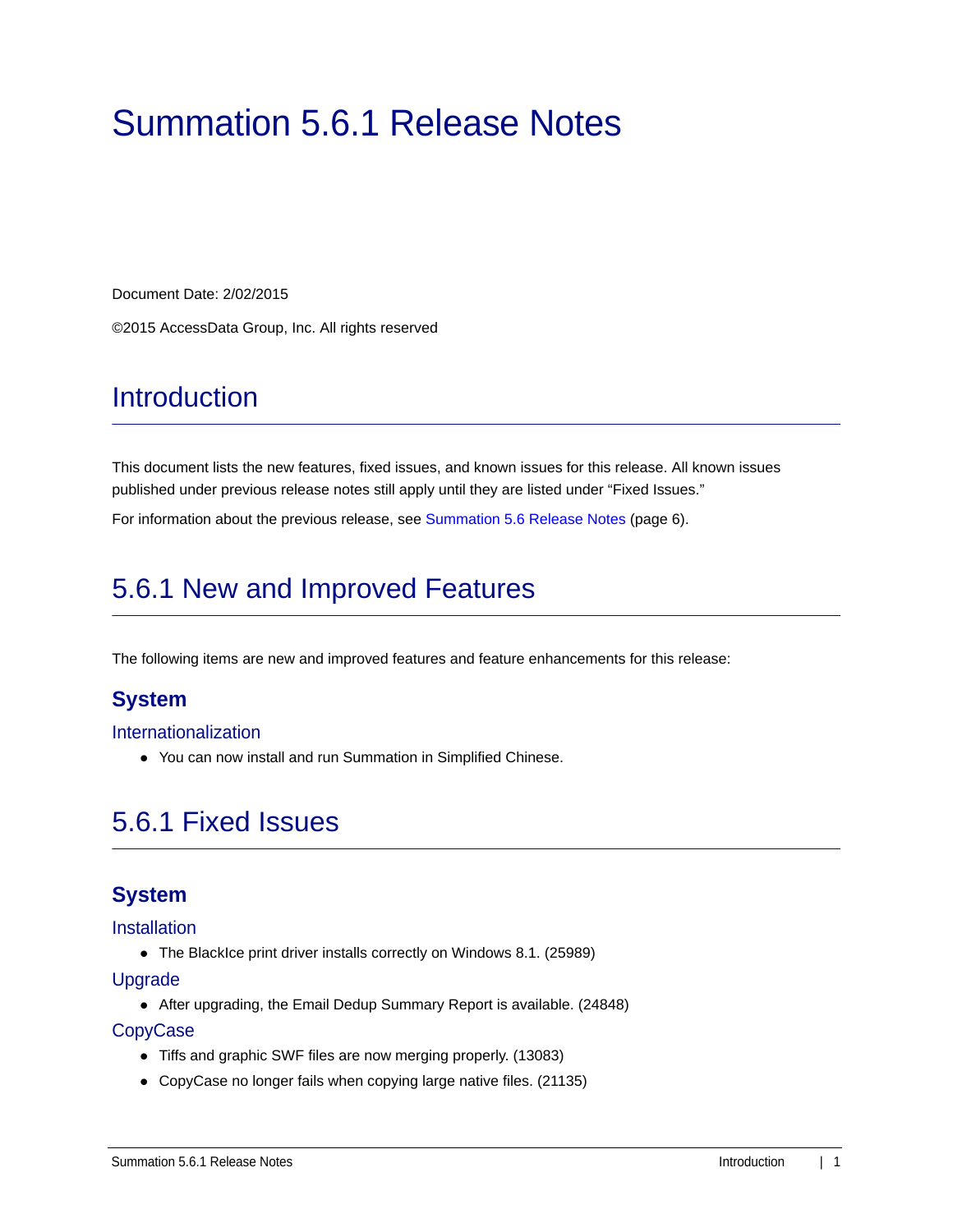- You can now copy projects that are larger than 500MB without error. (14908)
- CopyCase no longer generates an exception error when incorrect credentials are entered. You are now prompted to restart the application and enter correct credentials. (24701)

# **Home**

## Imports

- Filtered text is properly populated from DAT files. (22943)
- After submitting an Import Update job, email facets function correctly. (19948)
- Import no longer fails due to conflicts with automapping to the DocType Field. (21252)
- If a record contains the same values for the DocID as the ParentID, an error is logged in the log file and the record is not imported. This allows you to correct the problem record and make sure all records in the family are included in the loadfile correctly. (13637)
- When importing files, and with the "Process files to extract metadata" option disabled, meta data, such as Authors, is properly not extracted. (19717)

# **Review**

### Viewers

- The Selected Objects count works properly in the Thumbnails view. (14773)
- Files that are attachments to emails now appear properly in the Natural viewer. (16190)
- On dual monitors, information is displayed properly when moving panels across screens. (26026)
- The Standard viewer is now updated if a record is re-imaged using the Use Existing Image option. (25590)
- When playing a video and clicking a video thumbnail, the video loads quicker. (25577)
- In Natural Viewer, the Toolbar is now disabled when there are no Mark-up set selections. (25857)
- When creating a Note, Issues are saved properly. (25791)

#### Item List

- Exceptions errors are no longer generated after deleting a PST file (22685)
- When clicking different files in the Natural viewer, files are converted to SWF properly. (25899)

#### Console and Panels

- On the Conversation Panel, the email count properly displays semicolons. (22617)
- The Case Organizer Details panel displays properly on computers running Windows 8.1 and Windows Server 2012. (24365)
- Various buttons and UI elements are labeled properly. (25854, 25909, 25993, 25900, 26036)
- The Conversation panel no longer displays a second, blank, browser window. (25931)
- The "Move Viewers to New Window" feature displays properly. (25930)
- Creating two document groups within a small amount of time no longer causes duplicate ObjectIDs in the grid. (8910)
- Embedded graphics for EML files display correctly. (24066)

#### **Unitization**

• You can now use unitization to split large documents (150 pages or more). (20623)

#### **Facets**

• The Evidence Explorer and Custodian Facet counts are not changed or reduced when Family data uploaded by Evidence Processing is updated by a CSV import. Existing documents that are updated by the CSV import are removed from the Evidence Explorer and Custodian Facets. (15953)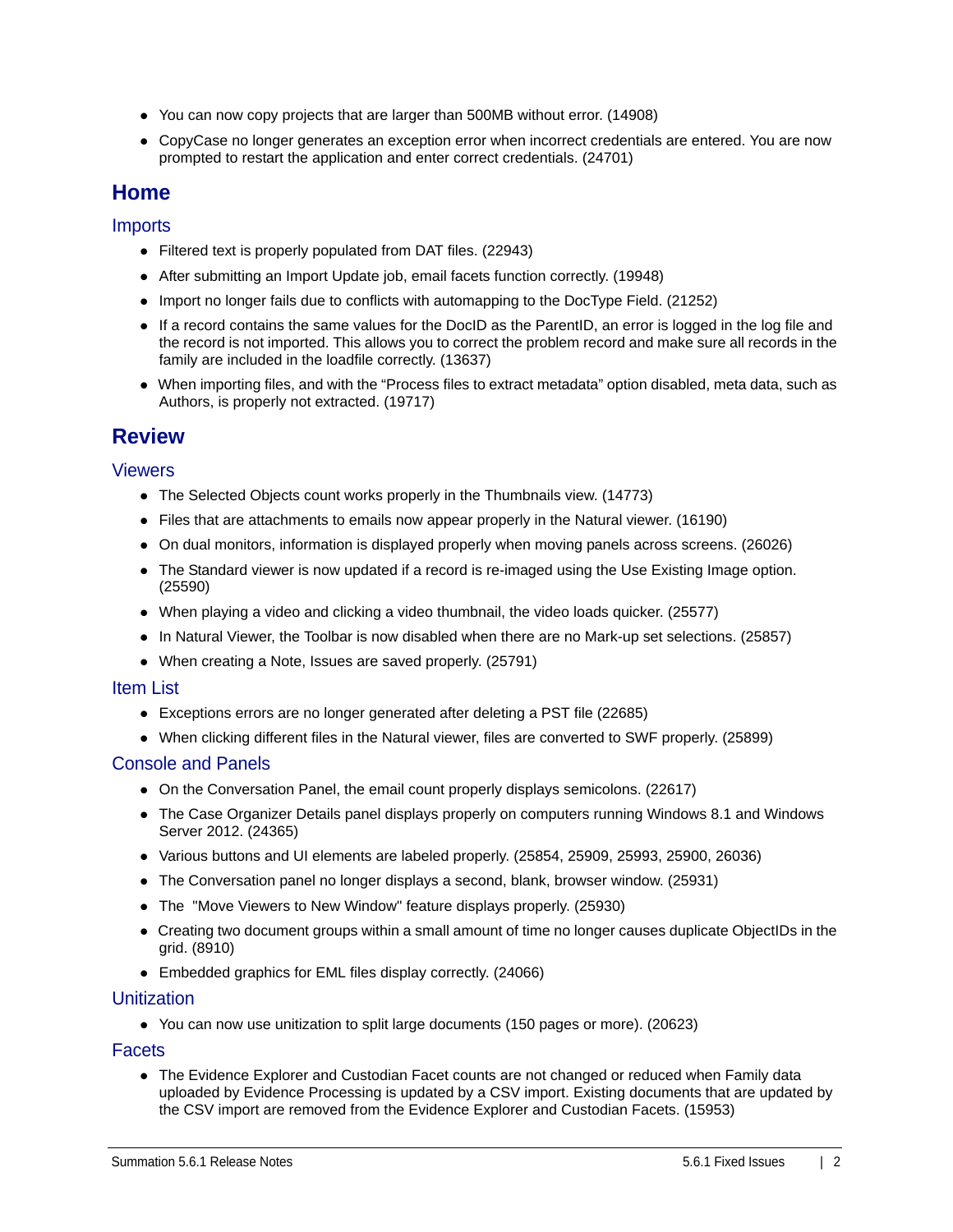# Case Organizer

- You can now use an apostrophe in an object name. (25632)
- The history of previously uploaded supplemental files only appear with the correct object. (25905)
- Issues, Labels, and People are now being saved with associated objects. (25906)
- Buttons and options are correctly displayed in the Case Organizer Details panel. (25907, 25902, 25708, 25195)
- You can now delete a Research type after creating the type from the Tags tab. (14775)
- The Drag and Drop function of Case Organizer has been disabled, preventing you from accidentally duplicating the file for uploading. (15438)
- All Case Organizer items from the Thumbnail view now appears in the Case Organization Details window. (15524)

## Imaging and Branding

• SWF files are branded properly during a DII import when the "Use Existing Image" option is enabled. (25732)

### Production Sets/Exports

- Having a colon in the Production Set name no longer causes a failure. (6754)
- The Item List now properly displays documents after a load file export. (16192)
- The Summary page is updated for file exclusions for production sets and export sets. (20973)
- Production Sets are successfully created when some objects have several labels and some objects only have the label that defines the production set. (20788)
- Production Sets are successfully created when the object was imported and filename and object name are empty and the file path had no forward slashes. (17162)
- AttachmentRange, BegAttach and endAttach tokens are now populated correctly in an export load file when the parent record is not included in the production set. (25050)
- An error is no longer generated when viewing the Production Set / Export Set history tab after logging in and accessing it the first time. (25955)
- The button for Image Conversion Exception Report is no longer disabled on the Production Set and Export Set History Page on a PostgreSQL environment. (24823)
- Custom fields are available in the "Columns to include" list. (25863)
- Custom Date fields no longer are showed a time component and are not modified by time zone settings. (18426)
- When exporting a load file when the source records are multi-level MSG files, the Parent and Child emails point to the correct native files. (25190)
- Some textual corrections have been made on the Export dialogs: (25954)
	- *Available FTK fields* has been replaced with *Available fields*.
- An error no longer occurs in the system logs after creating an export or production set using the "Original DOCID" option and selecting iBlaze Page ID for branding. (13187)
- Values from the Labels field now export in a Load file export. (14824)
- The To, CC, and BCC fields now are exported in a Load File Export set. (15149)
- When creating a Production Set with the "Output reduced version of Original PST" option, the reduced PST is correctly outputed in the export folder. (25659)
- The original image for records are correctly used when using "Use Existing Image" option. (25284)
- When sending native documents for imaging, graphics SWF fies are created properly. (26301)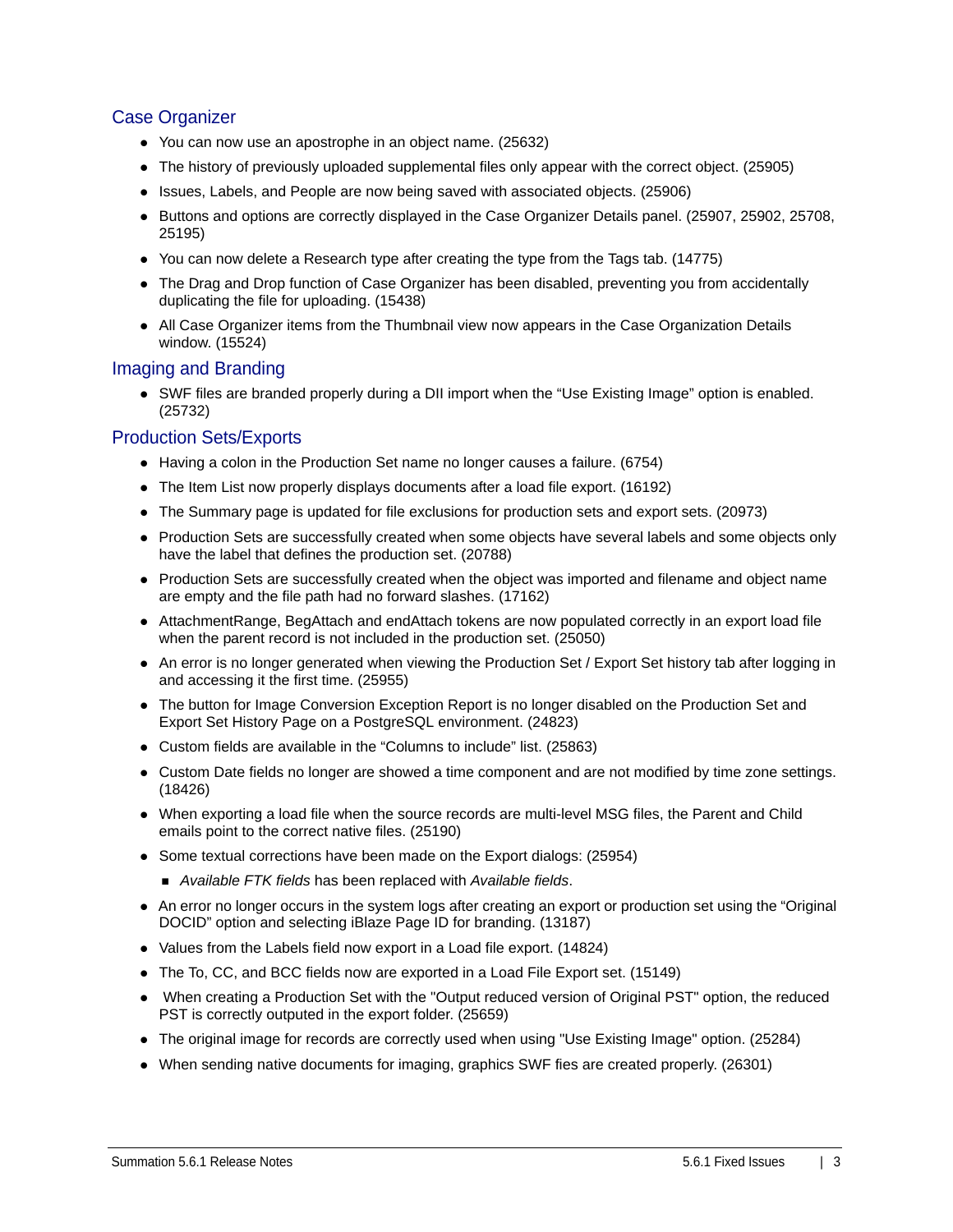# **Redaction**

- Redactions on produced records are correct when the source record is also a produced record and the native is redacted. (24636)
- Plain redactions no longer display text. (25691)
- Redactions are not lost when saving when switching between mark-up selections. (25904)

### Coding/Labeling

• The Coding/Labeling panel show the correct state of the file when creating a SWF file. (15647)

#### Bulk Printing

- An exception error no longer occurs when bulk printing search results. (23328)
- Bulk printing works correctly when you select Image Branding and add Global Endorsement for footers. (23611)
- Bulk printing works correctly when you select Image Branding and add Bates to headers and footers. (23612)
- Cancelling print jobs no longer causes other print jobs to hang. (15257)

#### **Transcripts**

- The video transcript panel displays properly with the correct formats. (25702)
- MDB transcript files upload properly on systems using SQL. (23623)
- Exception errors are no longer generated after viewing a video transcript and then loading a non-video transcript. (25913)
- After upgrading, transcript pages are formatted correctly. (25251)
- The Notes icon and Issue highlights are displayed properly. (21394)
- After doing a text selection for a Note, the Transcript Report dialog loads correctly. (23883)
- The switching of transcript view from one transcript document to another no longer causes the dialog to lock. (25853)
- User Groups are properly displayed in the Transcript view panel after moving the viewer. (26015)

# Important Information

## **General**

• Summation does not support Internet Explorer 8. Make sure that you are running Internet Explorer 9 or higher.

## **Upgrade**

- If upgrading from 5.5 or earlier to 5.6, the Enabled Standard Viewer Processing Option is turned off because it is a slower performing processing option. If you want this functionality, you need to enable it manually in System Configuration > Project Defaults > Processing Options.
- If upgrading from 5.5 or earlier to 5.6, we recommend upgrading SiteServer from the previous PostgreSQL 9.1.11 to 9.3.5 (which is included in the ISO). The 9.1.11 version will function, but in the console, child site servers will appear in a yellow error state. (15980)
- If upgrading from 5.5 or earlier to 5.6, and when upgrading Site Server to use the latest version of PostgreSQL, you must first wait for all of your Site Server jobs to clear, then you can un-install and reinstall PostgreSQL.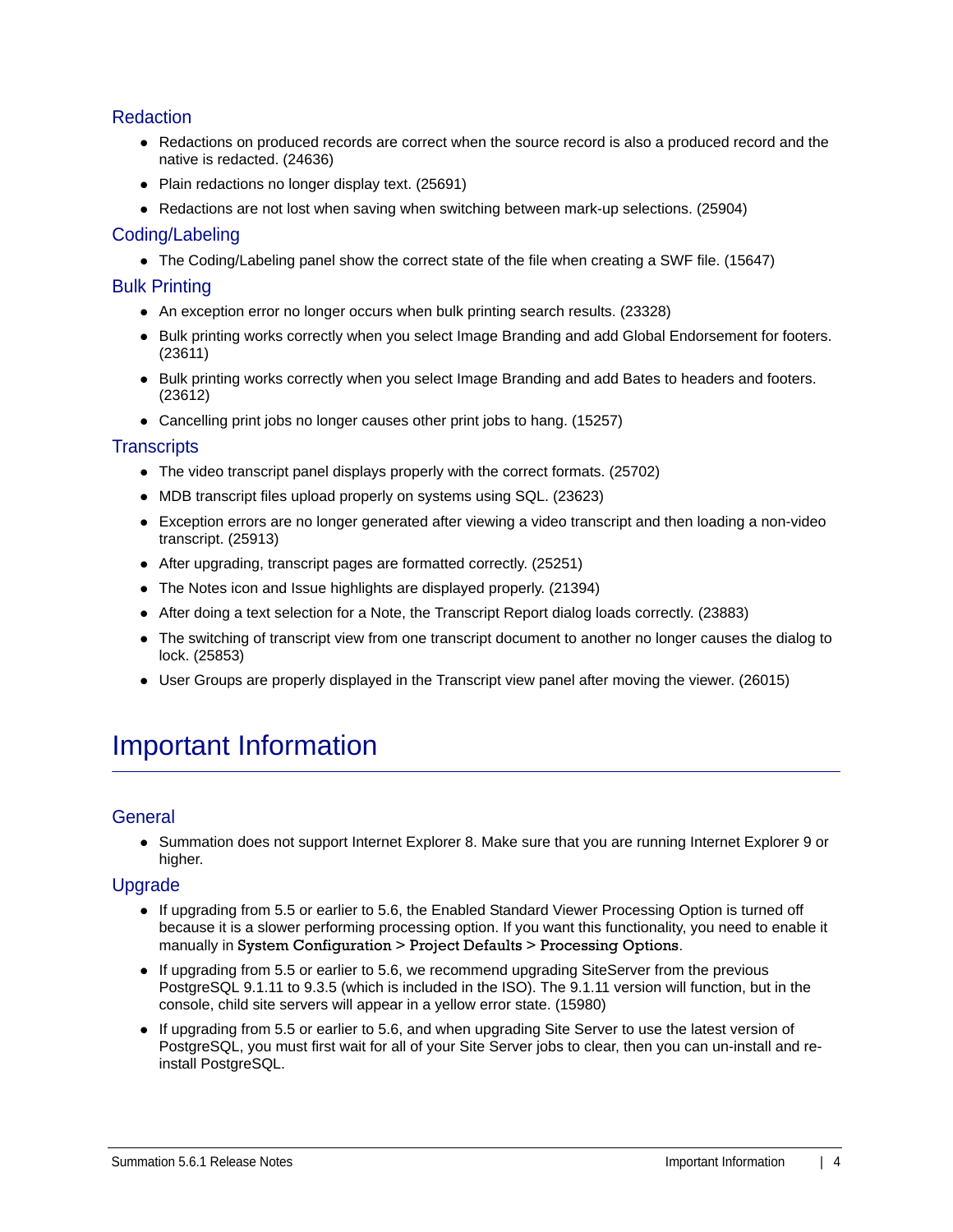# 5.6.1 Known Issues

# **Transcripts**

You are unable to search transcript notes assigned to an issue with the EQUALS (=) variable (For example, construction and issues = i1). No results are returned. (21770)

**Workaround:** Search keywords with the CONTAINS variable instead the = variable.

# System Log

The System Log does not capture an error message when the root of a PST file is deleted. (25972)

## Production Sets

Redactions on a rotated PDF do not render in a Production Set. (10319)

## **Branding**

- When creating a Production Set and selecting custom fields on different branding locations for image branding, some numbers are branded onto selected branded locations for records that do not have values for custom fields. (25273)
- Brandings are not properly placed on some documents in a large Production Set (100K+). (22051)

# Comments?

We value all feedback from our customers. Please contact us at *[support@accessdata.com](mailto:support@accessdata.com)*, or send documentation issues to *documentation@accessdata.com.*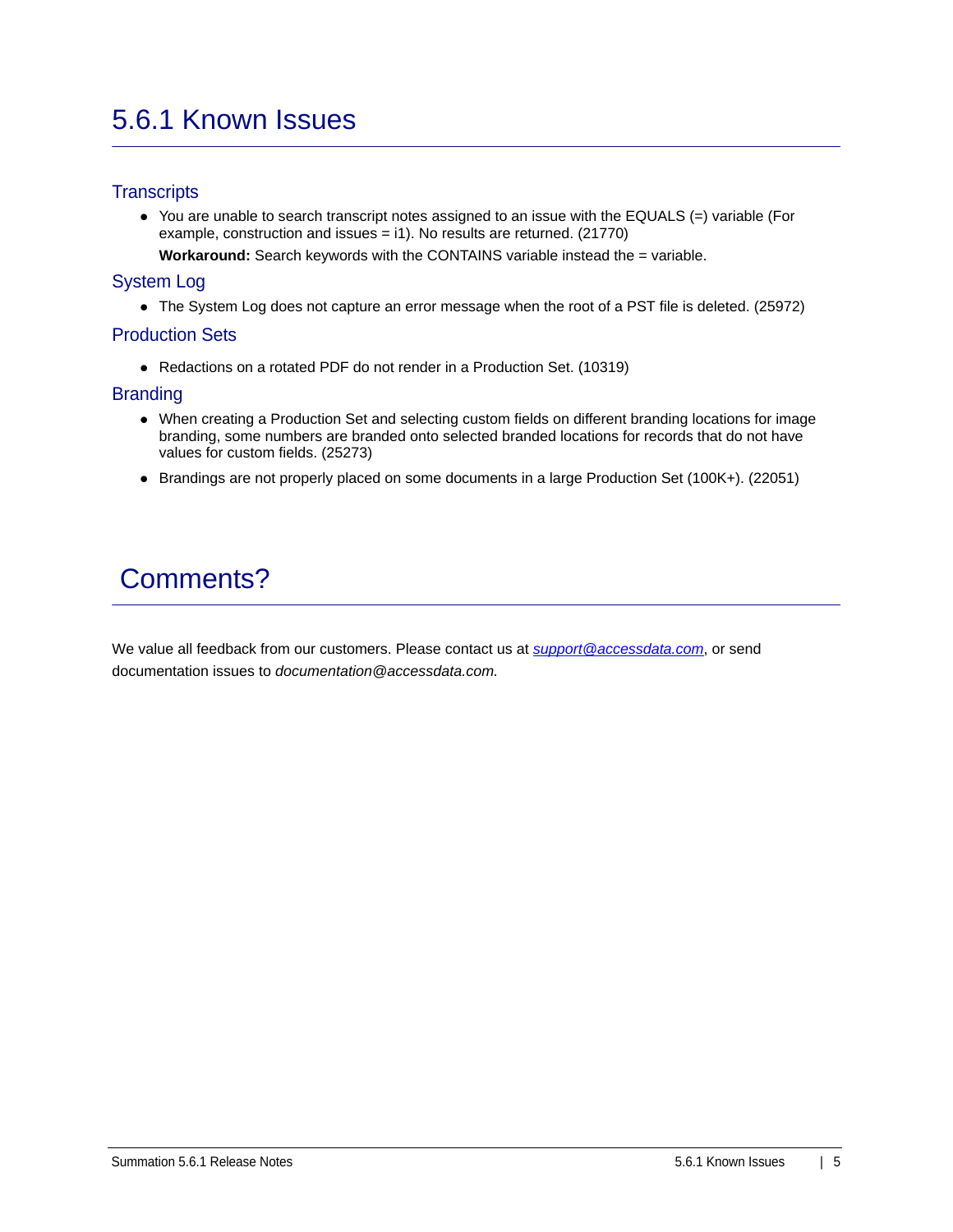# <span id="page-5-0"></span>Summation 5.6 Release Notes

Document Date: 12/19/2014

©2014 AccessData Group, Inc. All rights reserved

# **Introduction**

This document lists the new features, fixed issues, and known issues for this release. All known issues published under previous release notes still apply until they are listed under "Fixed Issues."

# New and Improved Features

The following items are new and improved features and feature enhancements for this release:

# **System**

# De-Nist (KFF)

The De-Nist feature has a new architecture and has the following enhancements:

- KFF Server includes an enhanced lookup service
- Faster performance
- Simpler implementation by using only De-Nist Groups and Hash Sets (De-Nist Libraries and Templates are no longer used)
- Enhanced import functionality
- You can create an archive of all De-Nist data on one server for backup or sharing across multiple servers.
- New utility for migrating legacy De-Nist data to the new architecture.

De-Nist Notes:

- The same import and export formats from previous versions of De-Nist are supported.
- The method of installing NSRL, NDIC, and DHS data has been updated.
- NSRL updates for the legacy De-Nist format will end in the 2nd quarter of 2015. From that time, NSRL updates will only be provided in the new format.
- Geolocation uses the new KFF Server to process the location data for Geolocation maps and there are new installation files for Geolocation data.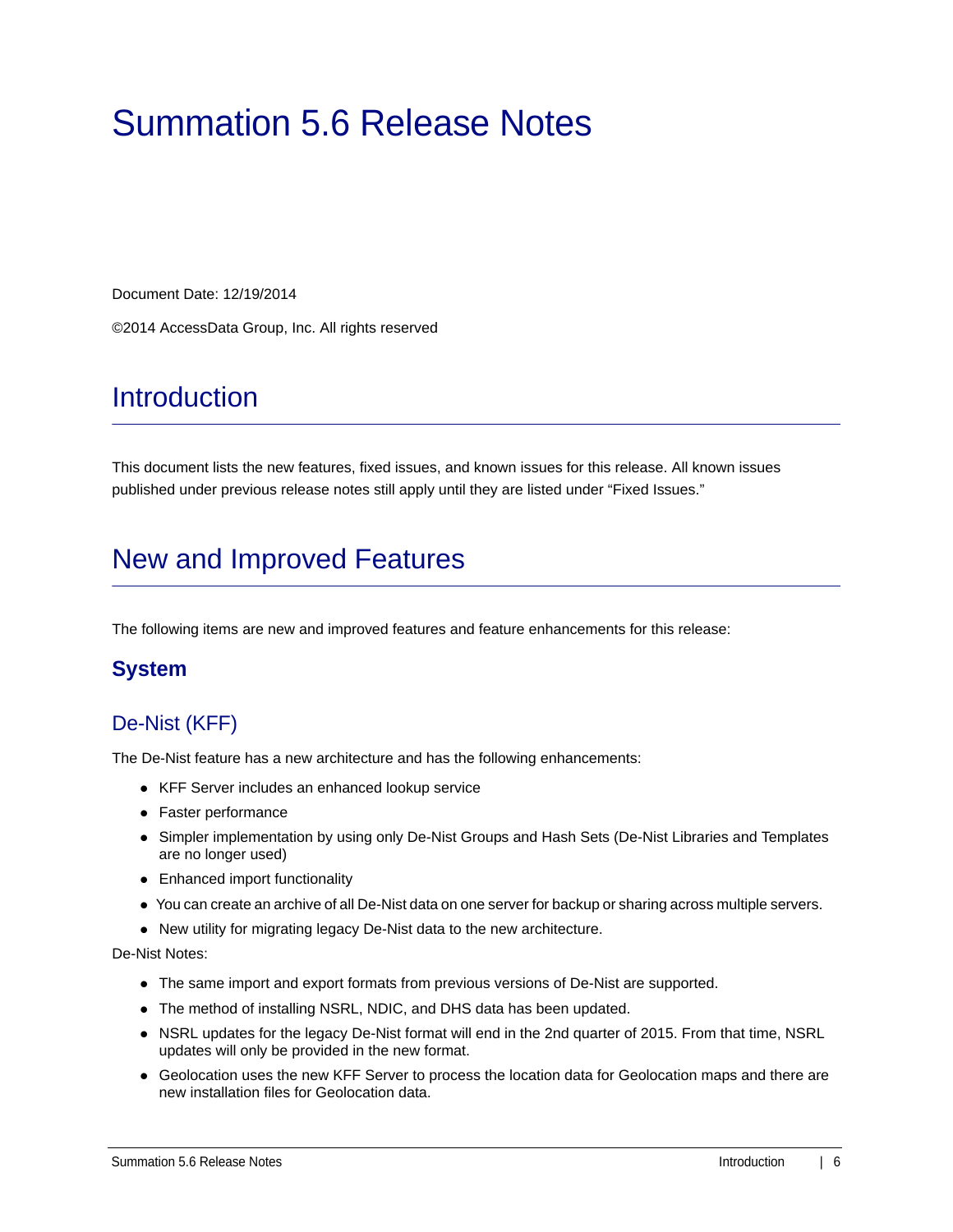# **Management**

# Global Permissions

The following global permissions have been added to provide greater granularity of administrative functions:

*Create/Edit Projects - Restricted* 

Users with this permission do not have administrator status over projects that they create. They cannot execute jobs within the created project nor can they examine data from the project within *Review*. Users with this permission can do the following:

- Create projects
- **Manage Admin Roles for the projects they create**
- Assign permissions for the projects they create
- Link people and data sources to the projects

# **Home**

#### Project Options

**Display Time Zone**

This option allows you to display the dates and times of files and emails based on this specified time zone. For example, if data was collected in the Eastern Time zone, you can select to display times in the Pacific Time zone and all dates will be offset by four hours to display in PST. The default is set for (UTC) Coordinated Universal Time.

#### **Processing**

**Entity Extraction**

There are new *Entity Extraction* processing options that identify and extract specific types of data in your evidence. The data that is extracted is from the body of documents, not the metadata.

For example, email addresses that are in the To: or From: fields are already extracted as metadata and available for filtering. This option will extract email addresses that are contained in the body text of an email.

You can process and view each of the following types of entity data:

- People (identified names of people including first names, last names, and full names)
- Email addresses
- Credit card numbers
- ◎ Phone numbers
- Social Security numbers

In *Review*, under the *Document Content* facet category, there is a facet for each data type that you extracted.

#### **Generate Image Thumbnails**

There is a new *Generate Image Thumbnails* processing option that generates thumbnails for all image files in the project. These thumbnails can be viewed in the *Thumbnail View* in *Review*. This option is enabled by default with the *Standard*, *Standard No Search*, and *Forensic* Processing Modes.

#### **Generate Video Thumbnails**

There is a new *Generate Video Thumbnails* processing option that generates thumbnails for all video files in the project. You can generate multiple thumbnails for a video based on the following:

**Percentage - this option generates thumbnails against videos based on the percentage of a videos** total content. For example if you set this value to 5, then at every 5% of the video a thumbnail is generated.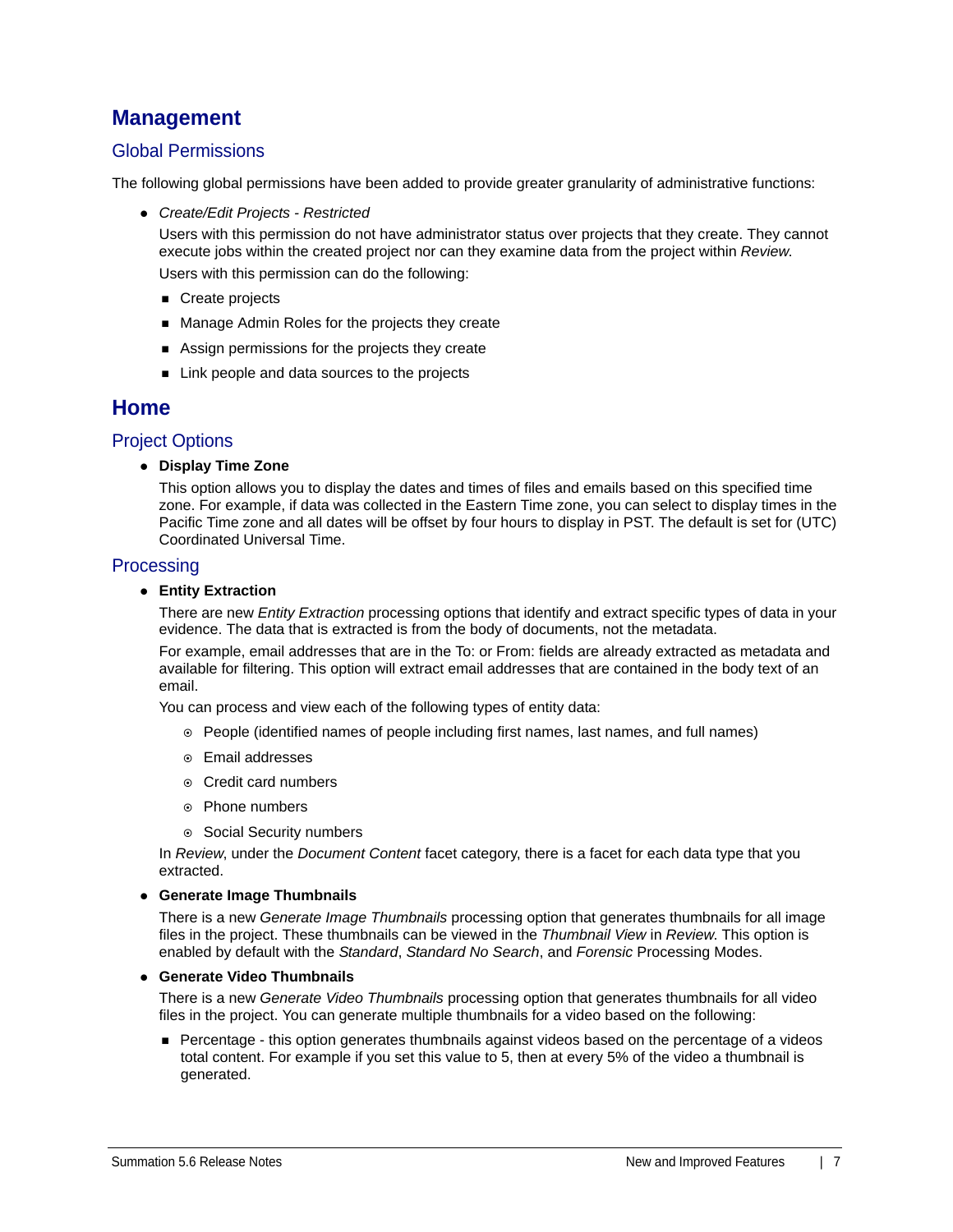**Interval - This option generates thumbnails against videos based on seconds. For example, if you set** this value to 5, then at every 5 seconds within a video, a thumbnail is generated.

The first thumbnail of each video can be viewed in the *Thumbnail View* in *Review*. The other thumbnails are displayed in the *Natural* view. You can start the playback of a video from any of the thumbnails.

- The default settings for the Forensic processing option have been changed. These new default settings speed up processing times for the evidence.
	- The Enable Standard Viewer is unchecked for Standard Viewer.
	- Document Deduplication is now set to No Deduplication.
	- Email Deduplication is now set to No Deduplication.
- Graphic SWF on the fly for images Processing now creates a graphic SWF file for documents that already have images. This provides for quicker redaction capabilities.

#### Project-Level Permissions

The following project-level permissions have been added:

• Job creation permissions

In addition to the permission to create any job, you can now assign a user the ability to create only specific types of jobs. For example, a user can be given permission to create only ETM jobs. Users with the permission to create only specific job types can view only the job types that they have permissions for.

*View Audit Reports*

This permission allows the user to view the *Audit Log* on the *Reports* tab for projects which they have the rights to access.

### Custom Fields

You can now delete custom fields.

The intent of this feature is that you can quickly delete a custom field that you created with properties that you did not intend.

Be aware of the following:

- If you delete a custom field that has been previously used, it will also delete the data contained within the field.
- If you delete a custom field that is in use by other users, they may experience errors.

See the *Admin Guide* for more information about possible issues.

#### Import

- Option for not processing native files You have an option to not process native files as you import them with a load file. Choosing this option will import only the metadata that exists on the load file.
- Improved Performance
- Record Handling Options
	- The *Overwrite* option has been renamed to *Delete existing record and use imported record option*.
	- If you use the *Update* option, there are now the following new *Multi Value Field* options:
		- *Add to existing values*
		- *Delete and replace existing values*
		- *Leave unchanged*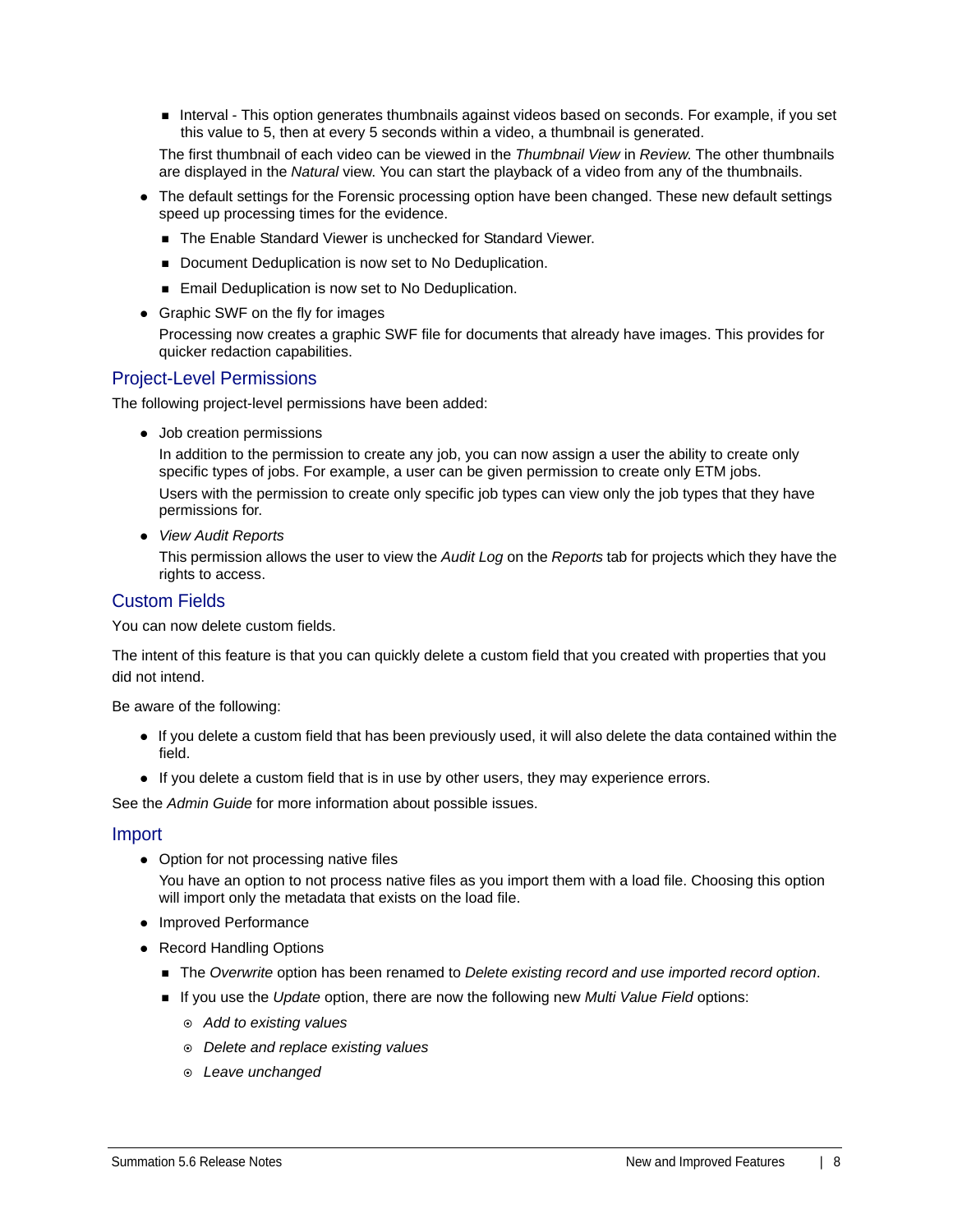Field Mapping Indicator

A display on the Import page now shows if all fields are successfully mapped or if some fields need mapping.

• Auto Field Mapping

When importing DII and Concordance files, many more file fields are automatically mapped to database fields. This prevents the need of manually mapping as many fields.

• Field Mapping Templates

You can create a field mapping template and re-use that template for multiple imports of the same type of load file.

• Import into multi-value fields

You can to import into Issues, Categories, and Label fields. Multiple values are separated on the load file with a semi-colon and you can update, replace, or do nothing when updating an existing record.

• Import into custom category fields

You can to import into custom category fields.

• Additional Fields for Mapping

You can import into most fields that you can view in the UI.

#### Work List

You can now cancel certain jobs that you may have started while in Review. This allows you to resubmit work or cancel a process that you may not want to complete. Cancelling these jobs will cancel any work that has not yet been completed. Any work that has already completed will be retained.

You can cancel the following jobs from the work list:

- **Imaging**
- **Bulk Coding**
- Network Bulk Printing
- OCR Documents

#### Audit Log

More detail has been added to the audit log for tagging and coding activities.

# **Review**

#### Item List

• Page Size

The default page size is now set to 100 items per page for the Item List grid. Users can also choose to view up to 1000.

- A new column, *HasTrackChanges*, lets you to sort and filter Word documents that have Track Changes enabled. This currently only applies to DOCX document formats.
- The *FilePath* column has been changed to display the heading *Path* in the *Item List*. This allows the column to display any path information, not just file paths. Searches for this value should be created by specifying **Path** instead of **FilePath**.

#### Natural Panel

- The *Standard Viewer* loads pages of large documents much faster.
- The *Standard Viewer* has been enhanced for better support for viewing large PDFs.
- You can view a succession of large SWFs in the *Standard Viewer* without affecting performance.

#### Support for Video Files

You can now play video files in the Natural Panel.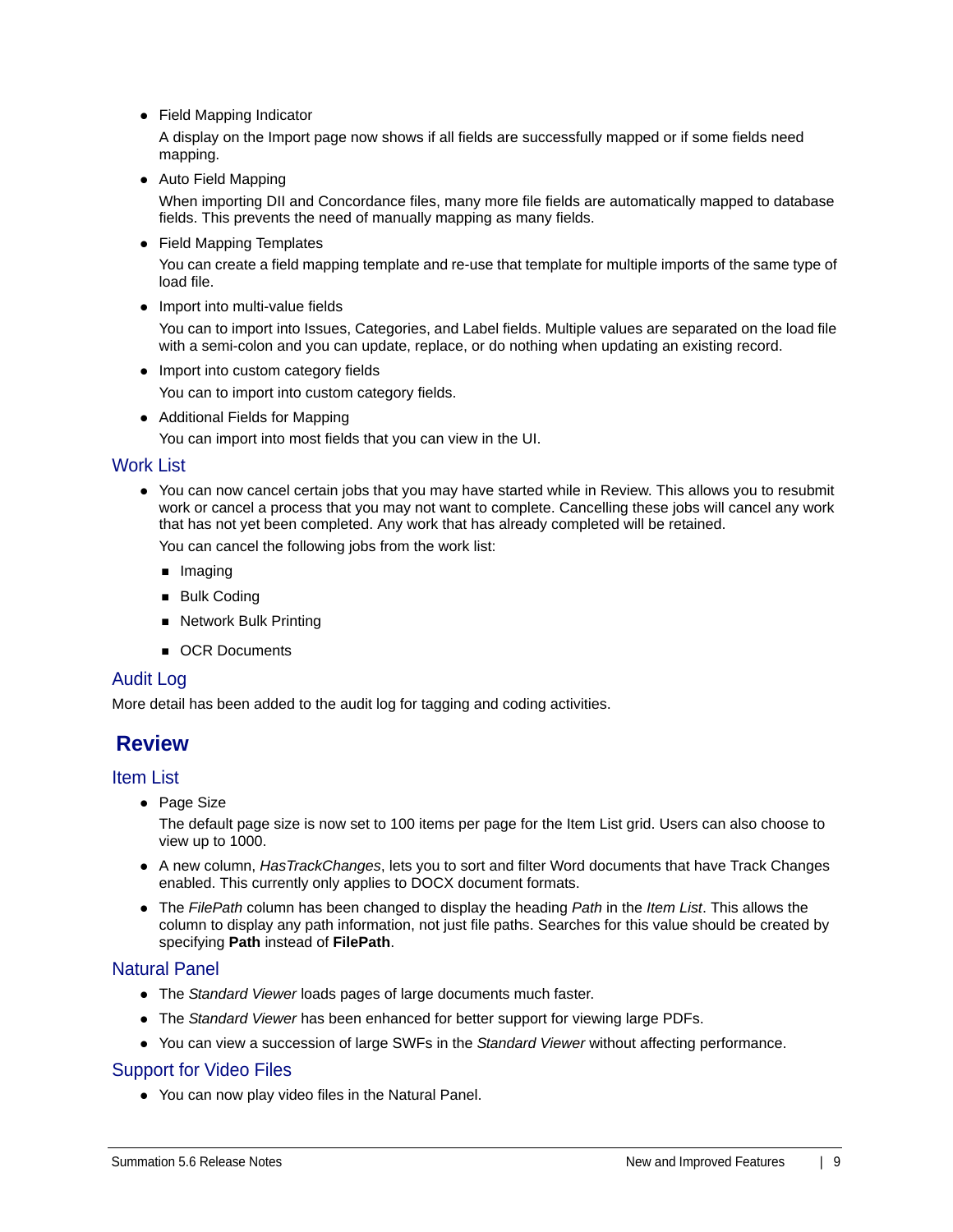- This feature includes the following new Video Files Processing Options: (Off by default)
	- Generate Thumbnails

This functionality creates thumbnails of the video so you can quickly examine a portion of the contents within video files without having to watch the full content of each media file.

You can define the thumbnail generation interval based on one of the following:

- Percent (1 thumbnail every "n" % of the video)
- o Interval (1 thumbnail every "n" minutes of the video)
- Generate Common Video Files

You can convert supported video types into a common MP4 format. All converted videos are stored in the case folder. When a user selects a video in Review, it is playable within the viewer.

You can define the following:

- Video resolution
- Bit rate

#### Item List Thumbnail View

- In the Review *Item List*, there is a new Thumbnail View.
	- This view lets you see thumbnails of all graphic files and video files (if you selected to *Generate Video Thumbnails* in the processing options).
	- You can use a slider to adjust the size of the thumbnails.
	- You can select to play a video from the thumbnail.

#### Drop-down Lists

• Items in most drop-down lists are now sorted alphabetically.

This can help you find items easier.

#### Export/Production Sets

- Re-usable DocID Provides the ability to use the existing DocID as the exported DocID. When creating Export or Production Sets, you can name the sets based on the Original DocID. If the documents do not have an existing DocID, you can assign one by placing the documents in a document group or by providing a DocID naming schema upon an Export or Production Set creation.
- The previous option to name a set using the *DocID* has been renamed to *New Production DocID* IN UG
- When creating a Load File Export, there is a new *ORIGINALDOCID* field available in the *Load File Options*. This allows you to include a field to reflect the original DocID when exporting with new DocIDs.

#### Production Panel

- The Production Panel provides hyperlinks for cross referencing the produced document with its source document. You can click a hyperlink in the Production Panel and open the document into the pop-up viewer.
	- For source records, the ProductionDocID field is a hyperlink to the document.
		- The ProductionDocID field in the Item list may be a hyperlink to the document.
	- For produced records, the Source ID field is a hyperlink to the document.

#### Document Groups

• You can now delete document groups.

This allows you to move a document from one document group to another group, create sub document groups and create master document groups. When deleting a document group, the application deletes any associations to the deleted group that a particular document has.

The application also deletes any DocIDs of documents that were in the deleted group. You will need to assign new DocIDs to documents that were in a deleted document group by putting them into another document group.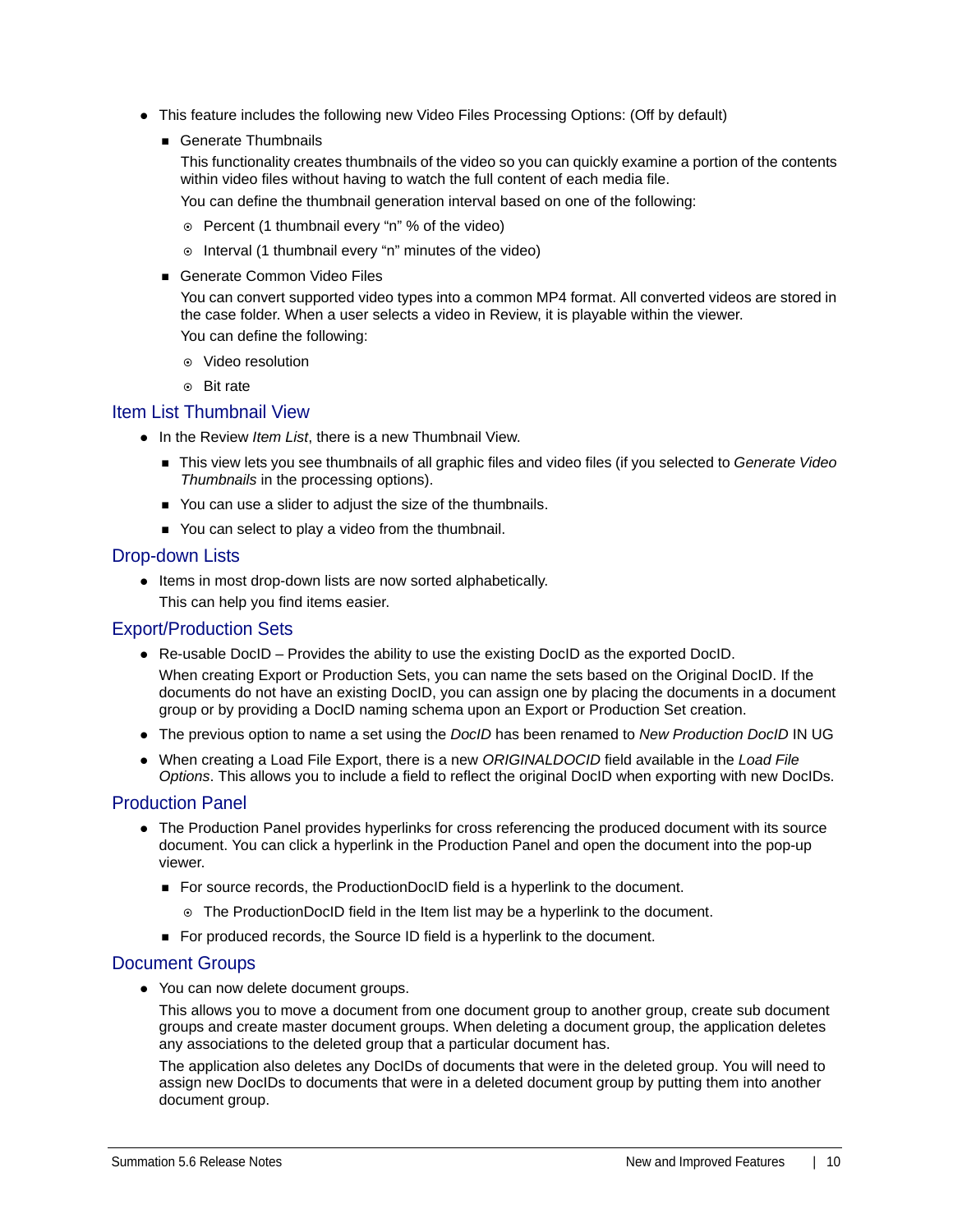You can now renumber a document in a document group.

This lets you eliminate gaps and correct incorrect numbering. Upon the case of a deleted and recreated sub set of documents within a document group, you can provide different numbering.

#### Columns and Facets

- There is a new *Person* column that lets you see the person, or custodian, that is associated with each item. You can sort, filter, and search using the *Person* column.
- There is a new *HasTrackChanges* column that lets you to sort and filter Excel documents that have Track Changes enabled. You can sort and filter both .xslx and .xls documents.
- ObjectType

You can use a new Object Type column and facets to view an item's Object Type and cull data based on the item types in your evidence.

Object Types include the following examples: Disk, Disk Image, Partition, File, Loose File, File System, Removable Media File, Directory, Endpoint Event, Mailbox, Archive, CarvedFile, FileSlack, Unpartitioned Freespace, Threat Scan, Volatile, and Case Organizer objects.

Some ObjectTypes have Object Sub-Type data. For example, for the Loose File object type, you can have the following object sub-types: Documents, Spreadsheets, Email, Executable, Transcripts, Notes, and many others.

- With the new *ObjectType* column, you can view the Object Type for an item as well as search, filter, and sort on these columns in order to quickly cull down the files that you are viewing.
- The new *Object Type* facets, which is under the *General* facet category, dynamically list facets for all of the object types in your evidence. You can expand an ObjectType facet for a list of object sub-type facets.
- Case Organizer items now appear as unique object types and sub-types.
- There are new object sub-types for *Transcripts, Notes*, and *Exhibits*. These are displayed under the *Loose File* object type.

#### **Entity Extraction**

Corresponding with the new *Entity Extraction* processing options, there are new *Document Content* facet categories for the extracted data.

#### **Extended MetaData**

There is a new set of QuickColumns called *Extended MetaData* (under *Archived data*) that displays the NTFS filename timestamp attributes for all NTFS files.

The following new columns are included:

- MFTChangeDate
- FilenameCreatedDate
- FilenameModifiedDate
- FilenameAccessedDate
- FilenameMFTChangeDate
- **Viewed Facets**

A new facet has been added that provides two states of the items within a project: Viewed and Not Viewed

- You can now show or hide items within your case based on whether or not they have been viewed by any user.
- The Viewed facet value breaks the count of viewed documents down by user.
- If a document is viewed by multiple users, the document will be counted within each user's facet value.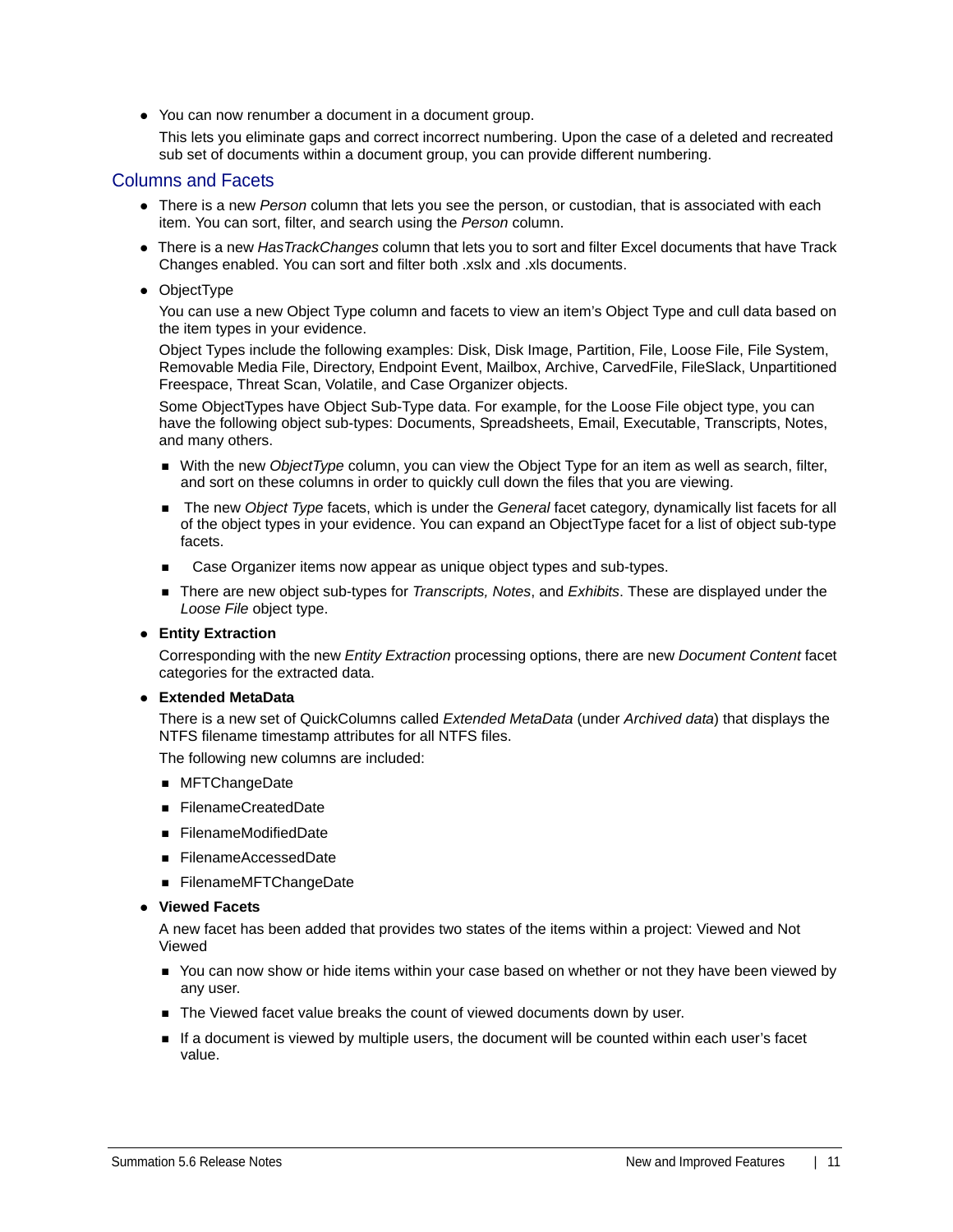*ImagePageCount* column

You can display this new column in the *Item List* which shows the total number of pages in produced images.

This is a virtual column which does not support search, column level filtering, tagging layout fields, and production/export fields. You can export it to CSV.

#### **Search**

Quick Search in Standard Viewer

When viewing documents in the Standard Viewer and using the Search bar, as you type characters, any words in the document that match quickly appear in a drop-down list. You can use this for individual words or phrases, but not special characters or wildcards. You can click a word and then click the Next and Previous arrows to go through the document.

• Search Excerpts

After performing a search, you can generate a *Search Excerpt* view. You generate and see this view in a new *Search Excerpt* panel. This panel is now included by default in the *Search* layout.

The *Search Excerpt* view lists all of the items that have the search result. Under each item, one or more excerpts of the text that contains the search result are also shown. You can click either the item or the excerpt and the document is shown in the Viewer and the search results and excerpts are highlighted.

You can save the results as a CSV file.

#### Time Zone and Regional Settings Enhancements

 When creating a new project, you can set a project-level time zone that is used for displaying and exporting data with the appropriate time zone offset from UTC. In order to use this feature, data added to the project must be normalized to a standard UTC time zone.

To normalize your data to UTC:

- **During load file import, you must choose the time zone that the load file was created with so the date** and time values can be converted to a normalized UTC value in the database.
- When adding data to the case through evidence processing or collection from a FAT file system, you select the proper time zone for the device so that the data can be normalized to UTC.
- No adjustment is needed for data added to the project from NTFS file systems.

Once data has been loaded into the project, the following areas will show the time zone as the selected project time zone:

- Natural View for email
- $\circ$  Images for email
- Load files with date and time fields

At this time the columns in the *Item List* grid will display the UTC time zone.

This feature is only available on new projects. Existing projects will not be adjusted.

- You can set a time zone display value for each project.This allows you to be able to see the date and times when certain events occurred. The following types of dates are displayed in the configured time zone rather than in UTC:
	- **Email To and From dates**
	- File creation, modified and accessed dates
	- Items in the Item List grid including filtered columns
	- **Iftems in Panels**
	- Search

When creating a project, and specifying a Display Time Zone, that time zone is used when performing searches on metadata. For example, when searching for an email receive date, it will offset all of the UTC dates to the specified time zone for the search.

■ Facets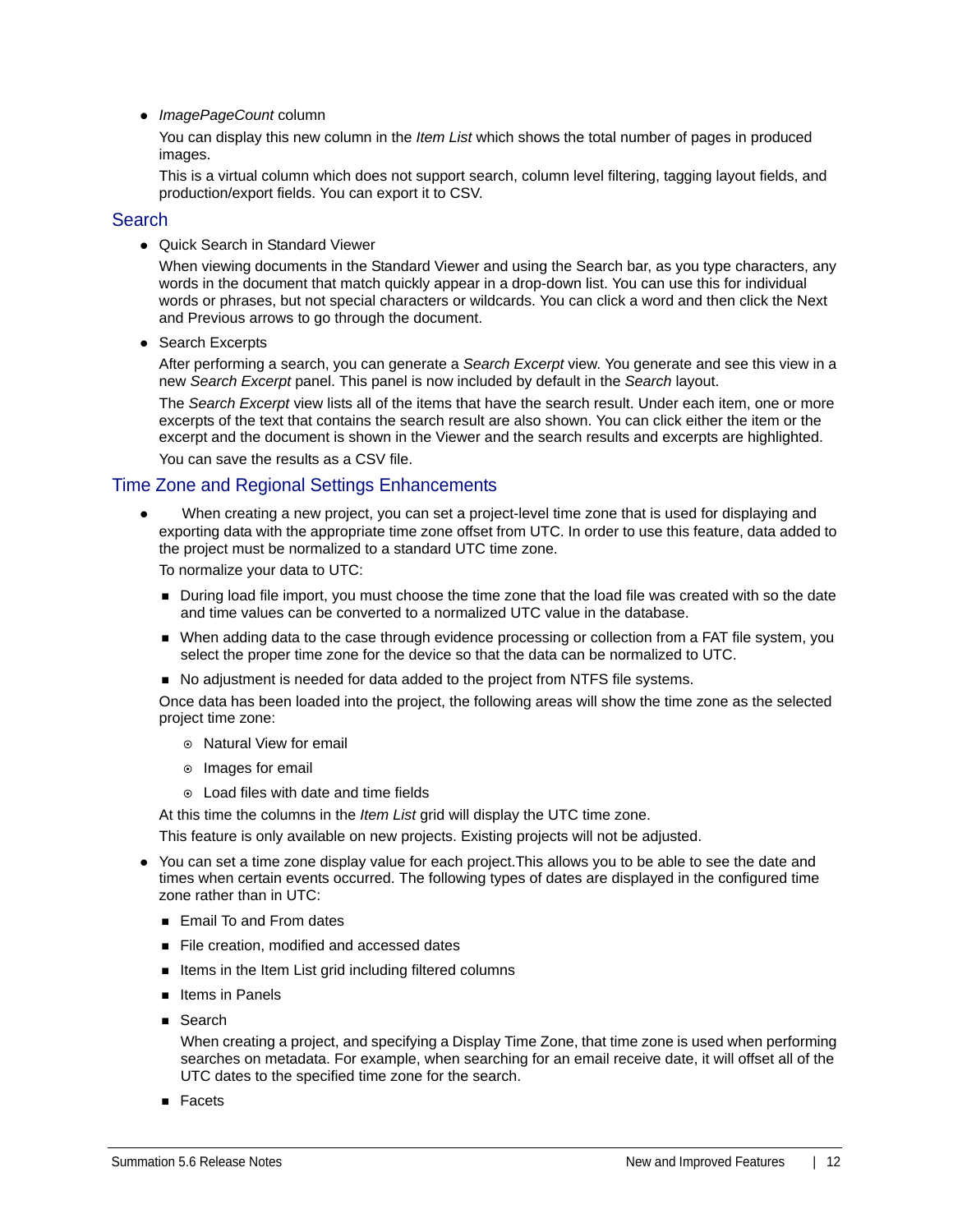- Conversation Panel and Conversation View x
- Time Zone adjustments for emails that have been converted to SWF or TIFF When the case is set with a specific time zone setting, documents that are converted to SWF or TIFF display the selected time zone n the displayable date fields. This will primarily affect email sent and received dates as most other document types do not have dynamic date values displayed in the body of the document.
- Regional Formatting for DocDate and NoteDate Fields You can now see the DocDate and NoteDate field values in a dd/mm/yyyy format.
- Date and Time offset in Search

When creating a project, and specifying a Display Time Zone, that time zone is used when performing searches on metadata. For example, when searching for an email receive date, it will offset all of the UTC dates to the specified time zone for the search.

### **Unitization**

When viewing a document in the Standard, you can do the following:

- Break large documents into smaller documents.
- Combine one or more smaller documents into a larger one.
- Move pages within the same document to another location of the document. For example, you can move the last page of the document to the first page.
- Rotate a single page or the entire document.

#### **Transcripts**

- When transcripts are uploaded, they are converted to SWF files and can be viewed in the *Standard Viewer*. This eliminates the need to open a separate transcript panel to view and work with transcripts.
- Additional Transcript Format Support

.LEF and .EXE transcript files are now supported.

• Video Transcripts

You can upload and view Digital Video Transcripts with synchronization of the transcript text with the video portion of the transcript. The following transcript formats are supported:

- .LEF
- .CMS
- .MDB
- SWF Transcripts

You can convert transcript files to SWF files which will allow them to be displayed in the *Standard Viewer* panel rather than in the separate transcript.

#### Imaging

The following enhancements have been made to improve imaging performance:

- In the *Image Rendering Options* (in Imaging, Production Sets, and Exports), the default image format is now PDF.
- You can now apply a brand to your documents as you image them.

#### Case Organizer

- There is a new People object that you can use to identify people or organizations. The People objects have their own properties, such Type and Role.
- There is a new workflow for creating and managing Case Organizer objects in the Case Organizer Details pane.
- There are new facets that you can use to filter for Case Organizer objects.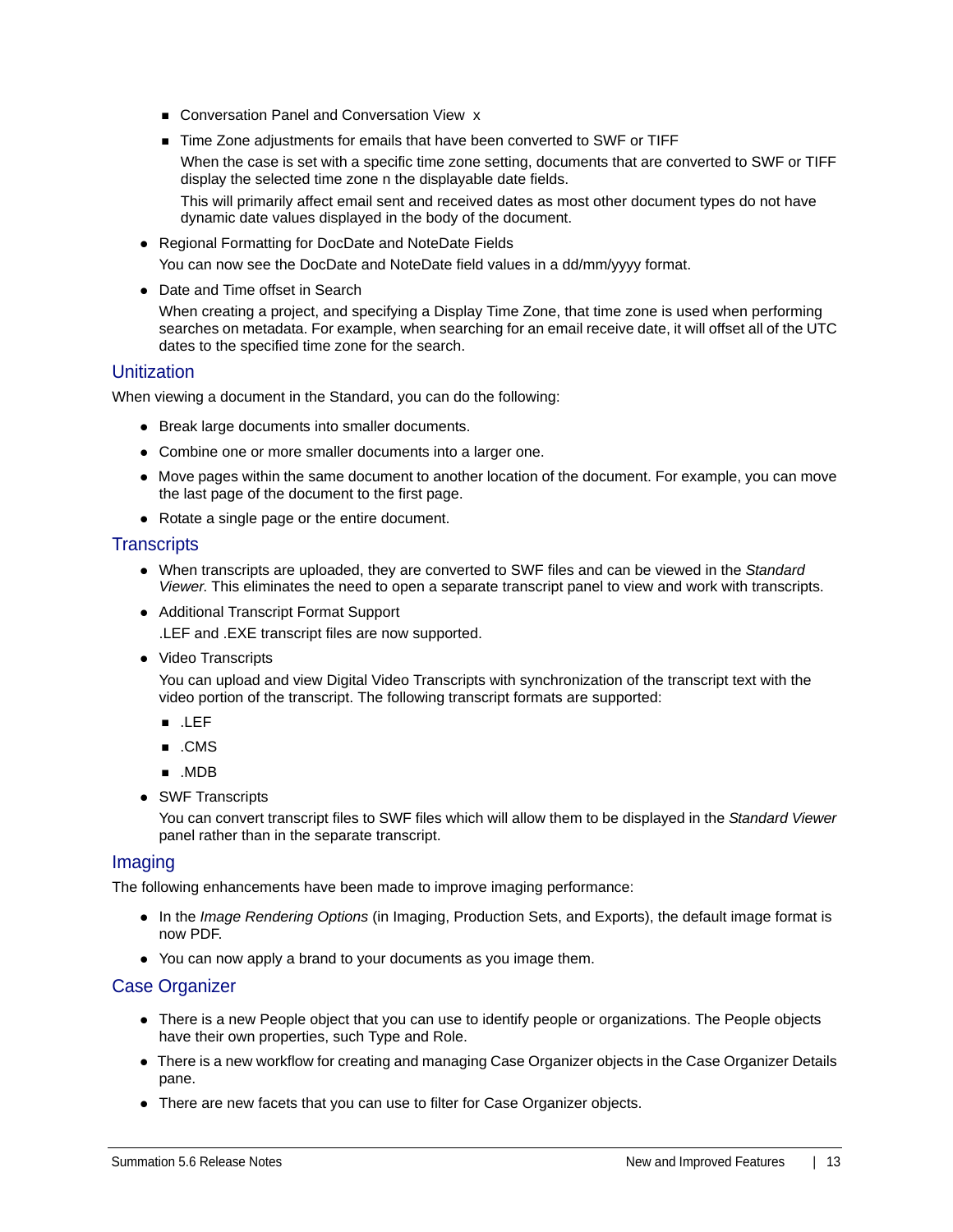### Report Generator

You can select items from the *Item List* grid and generate a report using a mass action.

**Note:** This replaces the previous Case Organizer Summary report.

- You can format the report to include the following:
	- Report name
	- Files
	- Case Organizer text selections
	- **Title page**
	- Confidentiality Statement
	- **n** Introduction
- You can view the status of the report generation by viewing the Work List.
- After you have created individual reports, you can create a report of reports that lets you combine multiple reports into one large report.

## Export Sets and Production Sets

- **Production Set Facets**
	- There is a new facet named to *Reviewed/Produced*.

Allows you to filter out the produced records from the normal view.

- Under this facet there will be a *Produced* and a *Not Produced category*.
	- Under the *Not Produced* option, there two sub categories of *Viewed* and *Not Viewed*. Under the *Viewed* category, you will see a count of documents organized by the user that viewed the documents. (Does not count documents viewed in FTK.)
	- Under the Produced category, you will see a listing of each production set, which you will be able to include or exclude from the Item List grid.
- Normalized Produced Images
	- You can choose a standard page size for all documents that generate images during production set and export set creation. This lets you obtain consistent branding sizes throughout the entire production.

Any image that is less than the chosen size will not be resized or rescaled to fit the chosen page size but will be placed inside of the chosen size frame and will be oriented to the upper left corner of the page.

Any document determined to be landscape in orientation will produce a proper landscape image.

- The available page sizes are:
	- $\odot$  Letter 8  $\frac{1}{2}$ " x 11"
	- $\circ$  A3 29.7 cm x 42 cm
- Mixed Productions

In the *Files to Include* settings, you can selectively choose which files to export as native while still exporting images for everything else.

• Option to create new PST

Allows the users to create a new PST upon export or production rather than reducing the original PST or NSF.

Production Set management moved to *Tags* tab.

Because filtering for Production sets has been added as a facet, the Production Set management functionality had been moved to the *Tags* tab.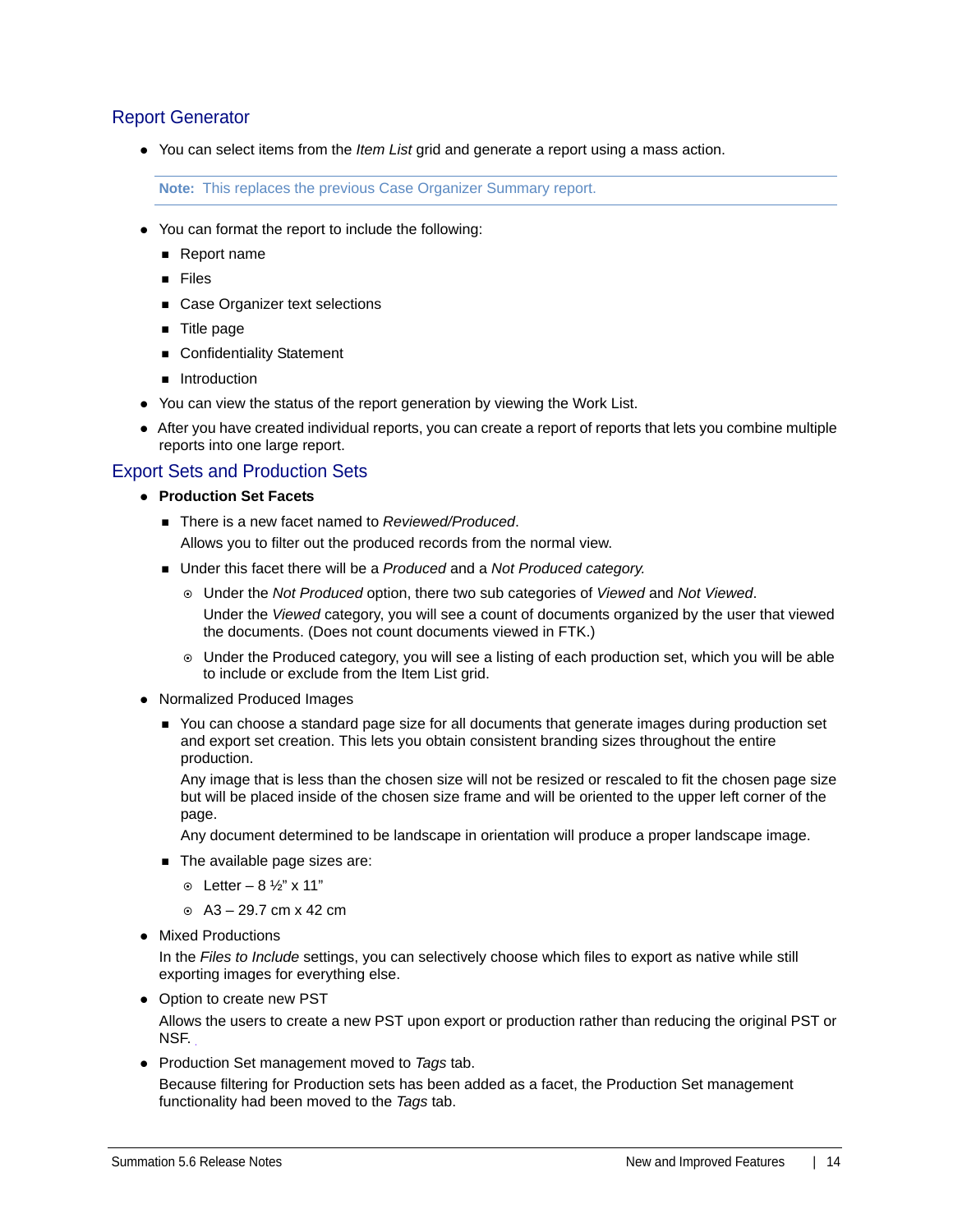- When creating a Production Set or doing bulk imaging, there are two new options:
	- *Use existing image*

Enabled by default. When there is an existing image, regardless of its format, that image is used. If the image exists and contains branding but is in a format other than the one selected, the image is preserved.

*Use SWF image*

Enabled by default. The document the will be imaged using the PDF that was created when generating the SWF rather than using the native document.

#### **Reports**

• The ObjectID is now provided in the audit log when performing bulk tagging and coding activities in Review.

## FTK Compatibility

When looking at an MPE AD1 file that was processed in FTK, you can view mobile phone contacts and text messages.

# **5.6 Fixed Issues**

The following issues have been resolved in this release:

# **System**

### Upgrade and Installation

- Fixed the issue where the database installer did not write any database values to the registry when SQL server was already installed on a machine. (19809)
- When upgrading the application, the installer now preserves the following changed values from the old work manager and saves them to the new work manager: binding name="LocalBinding" sendTimeout="00:30:00" maxReceivedMessageSize="2147483647" maxBufferSize="2147483647">

 <add key="AllowExportWorkOrders" value="false" /> <add key="AllowProdutionSetWorkOrders" value="false" /> <add key="AllowFeedAlertWorkOrders" value="false" /> <add key="AllowFeedAlertDataUpdateWorkOrders" value="false" /> <add key="AllowReviewSetWorkOrders" value="false" /> <add key="AllowProductionExportWorkOrders" value="false" /> <add key="AllowBulkPrintingWorkOrders" value="false" /> <add key="AllowReIndexingWorkOrders" value="false" /> <add key="AllowSentinelExtractionWorkOrders" value="true" /> <add key="AllowSentinelPurgeWorkOrders" value="true" /> <add key="AllowVolatileInsertWorkOrders" value="true" /> <add key="WorkflowLoggingPath" value="%PUBLIC%\Documents\ AccessData\InsightLogs\Workflow" />

## KFF

- A project with KFF enabled and set to skip ignorable files now consistently returns collection data. (16915)
- The value "localhost" now works for a KFF host name in the AdgWindowsServiceHost.exe file. (13161)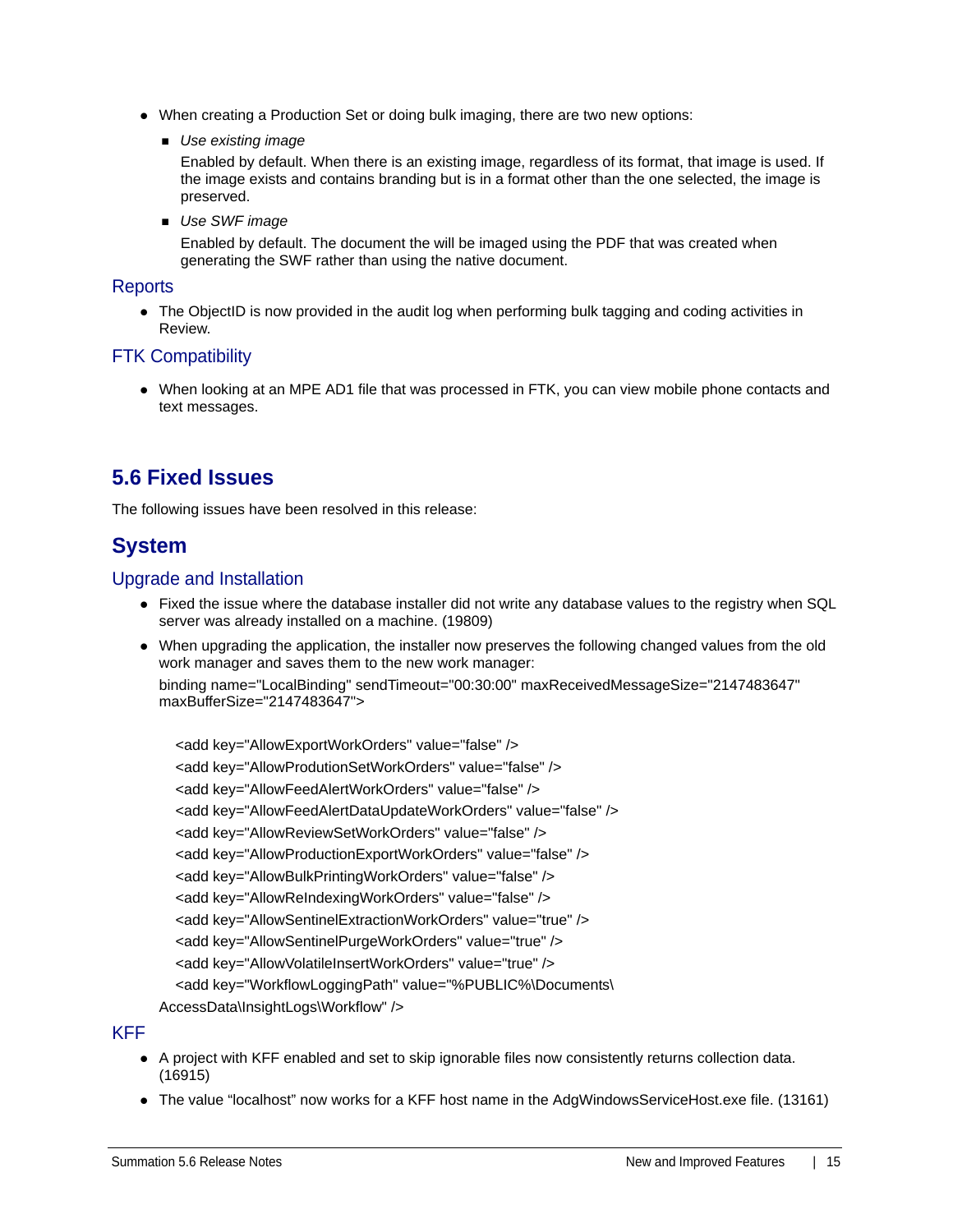• You can now add collected data from a job to a KFF library without issue. (17255)

# **Home**

# **Processing**

- Improvements have been made in processing speed. (17243)
- Fixed the issue where re-indexing a project caused searching in Review to be inaccurate. (16845)

#### Import

• A DII file that has a checkbox field that a user has entered text now imports correctly. (15137)

### **Reports**

- Fixed an issue where the Email Deduplication Summary Report contained unreadable content and a Microsoft error appeared. (13861)
- The Email Deduplication Summary Report now generates correctly. (13839)

# **Management**

## System Configuration

- You can now browse large Active Directory catalogs (over 200,000 users) without issues. (16933)
- If you search imported Active Directory users without selecting a folder in the folder tree, the first folder of the tree now will be automatically selected. (18341)

# **Review**

Corrected the issue that caused the application page to blank on occasion when refreshing the application's browser window. (15863)

#### Imports

- Thumbnails for graphic files, such as .BMP and .JPG, now generate when graphic files are imported via a DII or CSV file. (14754)
- You can now import images from a DII load file in the {1-0}.tif format without the need for a prefix. (15410)

## Summation Mobile

After copying and merging a project from Summation Mobile, the Conflict Resolution screen now only appears for objects that were updated in the network after the project was copied. (4114)

## Standard Viewer

- Page navigation now works correctly in Standard Viewer. (16784)
- Redactions now display correctly on imported multi-page TIFF documents. (15365)

#### Natural Viewer

- HTML content now displays correctly in Natural Viewer. (18345)
- Documents load faster in the Natural Viewer. (21740)
- $\bullet$

# Item List

- Filtering on the BookmarkID column now returns only one column in the Item List. (20614)
- $\bullet$  In Thumbnails view, Selected Objects(x) is now the default when you select objects in the Item List view. (14773)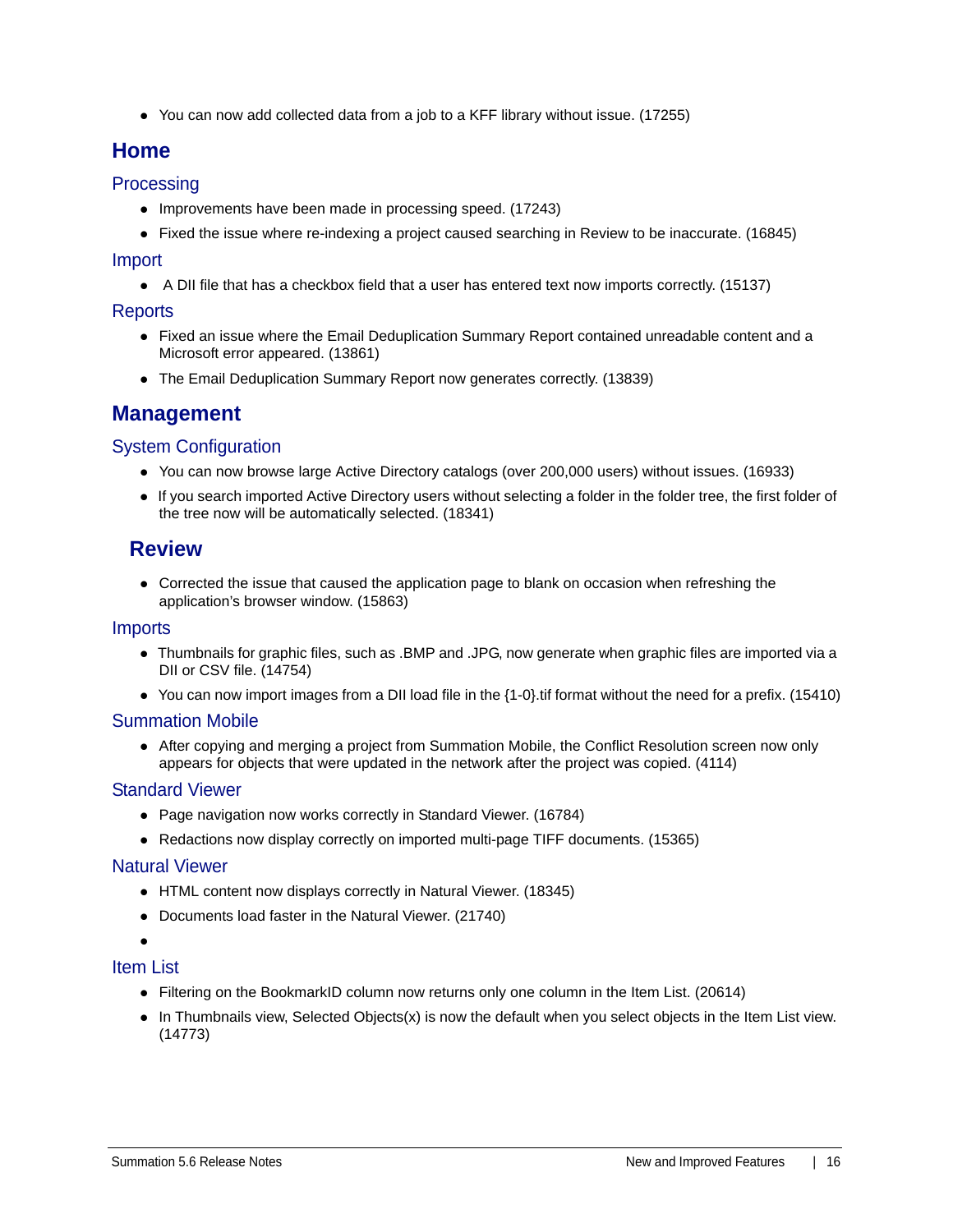## **Facets**

- The EVTX facets' names has been changed to clarify their function. The events logs for EVTX facet is now named Windows EVTX Event Log and the facet for EVTX extracted events is now named Windows EVTX Event. (17247)
- For large projects, you can now expand a value in the Evidence Explorer facet and navigate through 3 or 4 levels of the value without issue. (17259)(21124)
- You can now quick search the data filtered with an Email Senders facet combined with an Email Recipients facet and receive results. (17307)

#### **Search**

- You can now generate a search report on a subset search without an error. (15405)
- Searches now complete successfully after moving Native or Image Viewer to another window. (15583)

#### Imaging

- SWFs created automatically now create correctly for email messages imported using a DII with the email body and email metadata. (14610)
- The size of logs generated for TIFF image conversions has been reduced. This improves the application's performance. (16998)
- Documents that fail to image when you attempt imaging from Review now do not contain a slipsheet for the failed attempt. (21355)

#### Production Sets/Exports

- File stream errors no longer appear in the Native Export log. (13866)
- The start and completion times for export jobs in the application now matches the export logs. (15710)
- Emails in a PST that are exported from a Native Export set now compact correctly and the emails' size has been reduced. (7294)
- Fixed the issue where a File Conversion error appeared for an exported CSV file whose images exported correctly. (14872)
- The Endattach and Attachrange tokens now populate correctly for email attachments of produced records. (21554)
- You can now export without an error an email that uses a native path, the subject that ends in a . (period), and has an attachment. (16926)
- Fixed the issue where redactions placed on PDFs in production sets would move above the word intended to be redacted. (17401)
- Fixed the issue where production sets that do not contain native files, original Doc ID naming is selected, page branding is selected, and the original Doc ID contains a dot (.) does not produce the whole production set. (20940)

**Important:** If creating production sets with a dot (.) in the DocID and page branding, you must choose the option **Document Numbering with Page Counter Suffix**, not **Document Numbering Tied to Page Numbering** in order to ensure that each page has a unique page ID. For more information about document numbering in production sets, see the *Reviewer* guide.

- You can now convert PNG files to PDFs for export without error. (17369)
- An error no longer occurs in the system logs after creating an export or production set using the "Original DOCID" option and selecting iBlaze Page ID for branding. (13187)
- Values from the Labels field now export in a Load file export. (14824)
- The To, CC, and BCC fields now are exported in a Load File Export set. (15149)

#### Bulk Printing

Fixed the issue where at times, the Pages Printed info in the Print Job Utility did not update correctly. (7306)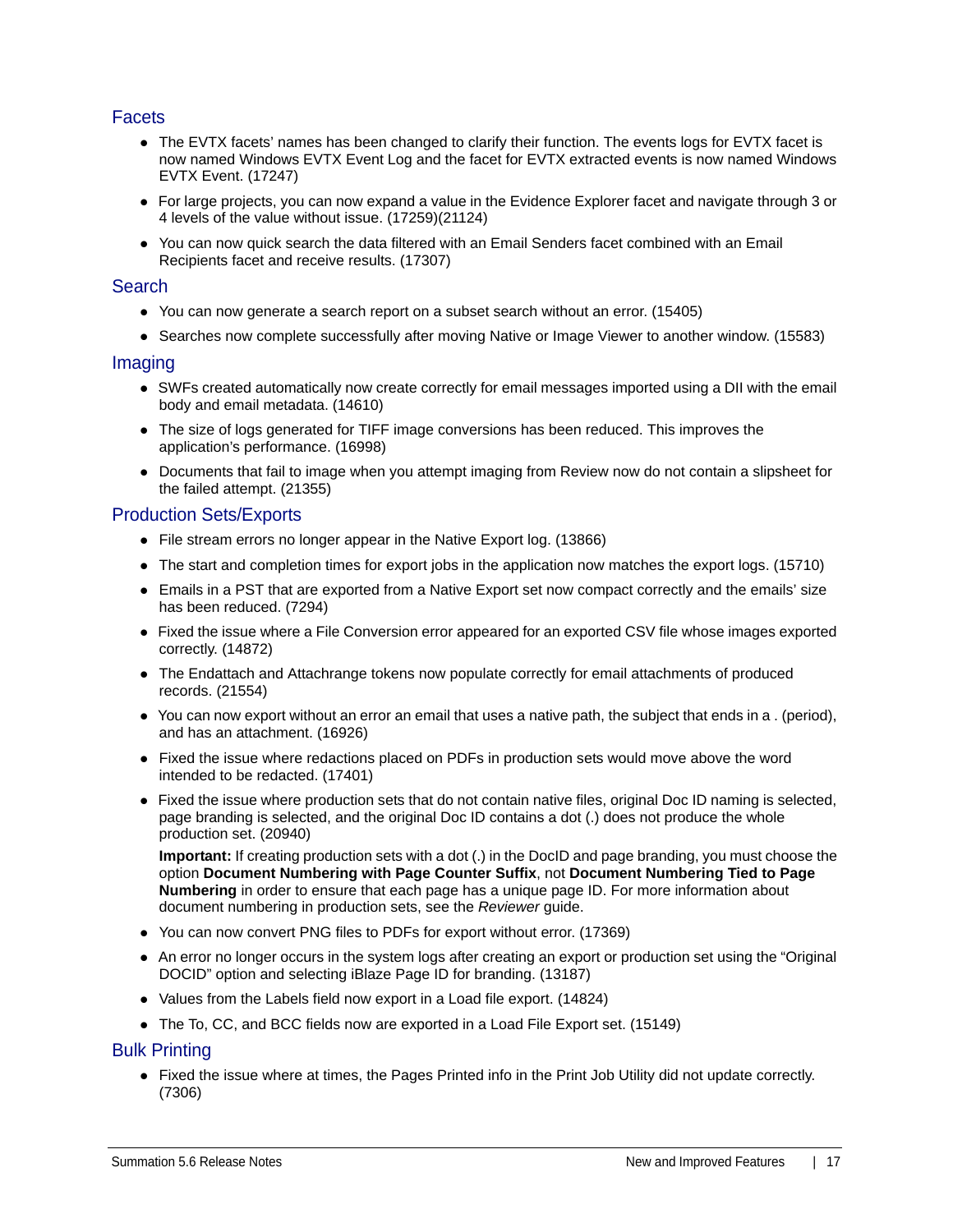For local bulk printing jobs, the dates and times in email headers now display the time zone for the project. (15918)

#### **Transcripts**

Fixed the issue where the *Please Wait . . warning* window displays for more than 30 seconds when creating a transcript note while the *Notes* panel window is open. (21397)

#### Case Organizer

- If you add an object to a Case Organizer object multiple times, the program will not notify you. However, you will not be creating duplicate Case Organizer objects. (12066)
- You can now delete a Research type after creating the type from the Tags tab. (14775)
- The Drag and Drop function of Case Organizer has been disabled, preventing you from accidentally duplicating the file for uploading. (15438)
- All Case Organizer items from the Thumbnail view now appears in the Case Organization Details window. (15524)

### Copy Case Utility

- You can now choose the Selected Transcripts option to copy either defendants' transcripts, plaintiffs' transcripts, or both. (5812)
- You no longer receive an error in the log file after a successful copy and merge operation. (11091)
- Corrected the issue that caused the application page to blank on occasion when refreshing the application's browser window. (15863)

#### Imports

- Thumbnails for graphic files, such as .BMP and .JPG, now generate when graphic files are imported via a DII or CSV file. (14754)
- You can now import images from a DII load file in the {1-0}.tif format without the need for a prefix. (15410)

#### Summation Mobile

After copying and merging a project from Summation Mobile, the Conflict Resolution screen now only appears for objects that were updated in the network after the project was copied. (4114)

#### Standard Viewer

- Page navigation now works correctly in Standard Viewer. (16784)
- Redactions now display correctly on imported multi-page TIFF documents. (15365)

#### Natural Viewer

- HTML content now displays correctly in Natural Viewer. (18345)
- Documents load faster in the Natural Viewer. (21740)

 $\bullet$ 

## Item List

- Filtering on the BookmarkID column now returns only one column in the Item List. (20614)
- $\bullet$  In Thumbnails view, Selected Objects(x) is now the default when you select objects in the Item List view. (14773)

#### **Facets**

- The EVTX facets' names has been changed to clarify their function. The events logs for EVTX facet is now named Windows EVTX Event Log and the facet for EVTX extracted events is now named Windows EVTX Event. (17247)
- For large projects, you can now expand a value in the Evidence Explorer facet and navigate through 3 or 4 levels of the value without issue. (17259)(21124)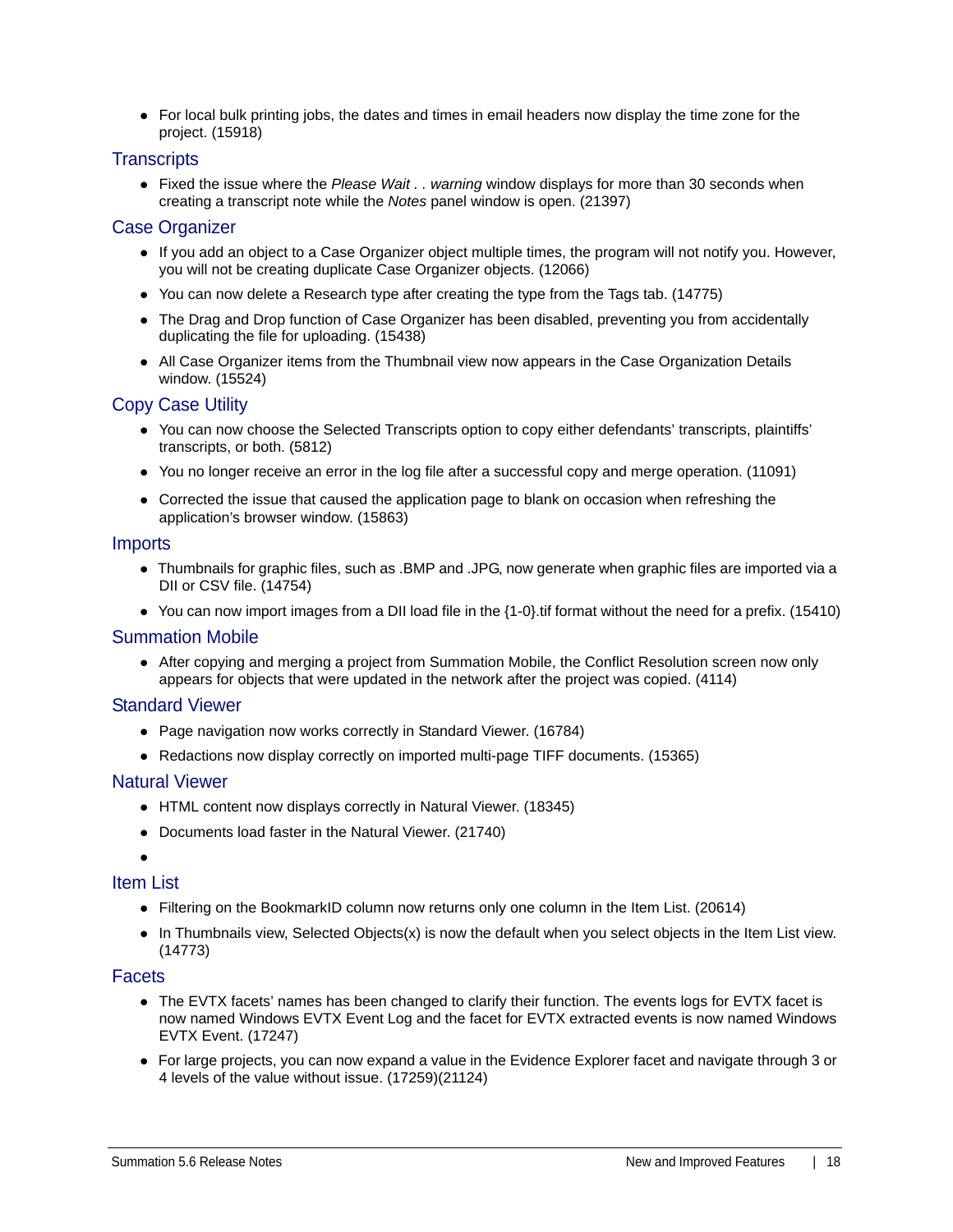You can now quick search the data filtered with an Email Senders facet combined with an Email Recipients facet and receive results. (17307)

#### Search

- You can now generate a search report on a subset search without an error. (15405)
- Searches now complete successfully after moving Native or Image Viewer to another window. (15583)

#### Imaging

- SWFs created automatically now create correctly for email messages imported using a DII with the email body and email metadata. (14610)
- The size of logs generated for TIFF image conversions has been reduced. This improves the application's performance. (16998)
- Documents that fail to image when you attempt imaging from Review now do not contain a slipsheet for the failed attempt. (21355)

### Production Sets/Exports

- File stream errors no longer appear in the Native Export log. (13866)
- The start and completion times for export jobs in the application now matches the export logs. (15710)
- Emails in a PST that are exported from a Native Export set now compact correctly and the emails' size has been reduced. (7294)
- Fixed the issue where a File Conversion error appeared for an exported CSV file whose images exported correctly. (14872)
- The Endattach and Attachrange tokens now populate correctly for email attachments of produced records. (21554)
- You can now export without an error an email that uses a native path, the subject that ends in a . (period), and has an attachment. (16926)
- Fixed the issue where redactions placed on PDFs in production sets would move above the word intended to be redacted. (17401)
- Fixed the issue where production sets that do not contain native files, original Doc ID naming is selected, page branding is selected, and the original Doc ID contains a dot (.) does not produce the whole production set. (20940)

**Important:** If creating production sets with a dot (.) in the DocID and page branding, you must choose the option **Document Numbering with Page Counter Suffix**, not **Document Numbering Tied to Page Numbering** in order to ensure that each page has a unique page ID. For more information about document numbering in production sets, see the *Reviewer* guide.

- You can now convert PNG files to PDFs for export without error. (17369)
- An error no longer occurs in the system logs after creating an export or production set using the "Original DOCID" option and selecting iBlaze Page ID for branding. (13187)
- Values from the Labels field now export in a Load file export. (14824)
- The To, CC, and BCC fields now are exported in a Load File Export set. (15149)

#### Bulk Printing

- Fixed the issue where at times, the Pages Printed info in the Print Job Utility did not update correctly. (7306)
- For local bulk printing jobs, the dates and times in email headers now display the time zone for the project. (15918)

#### **Transcripts**

Fixed the issue where the *Please Wait . . warning* window displays for more than 30 seconds when creating a transcript note while the *Notes* panel window is open. (21397)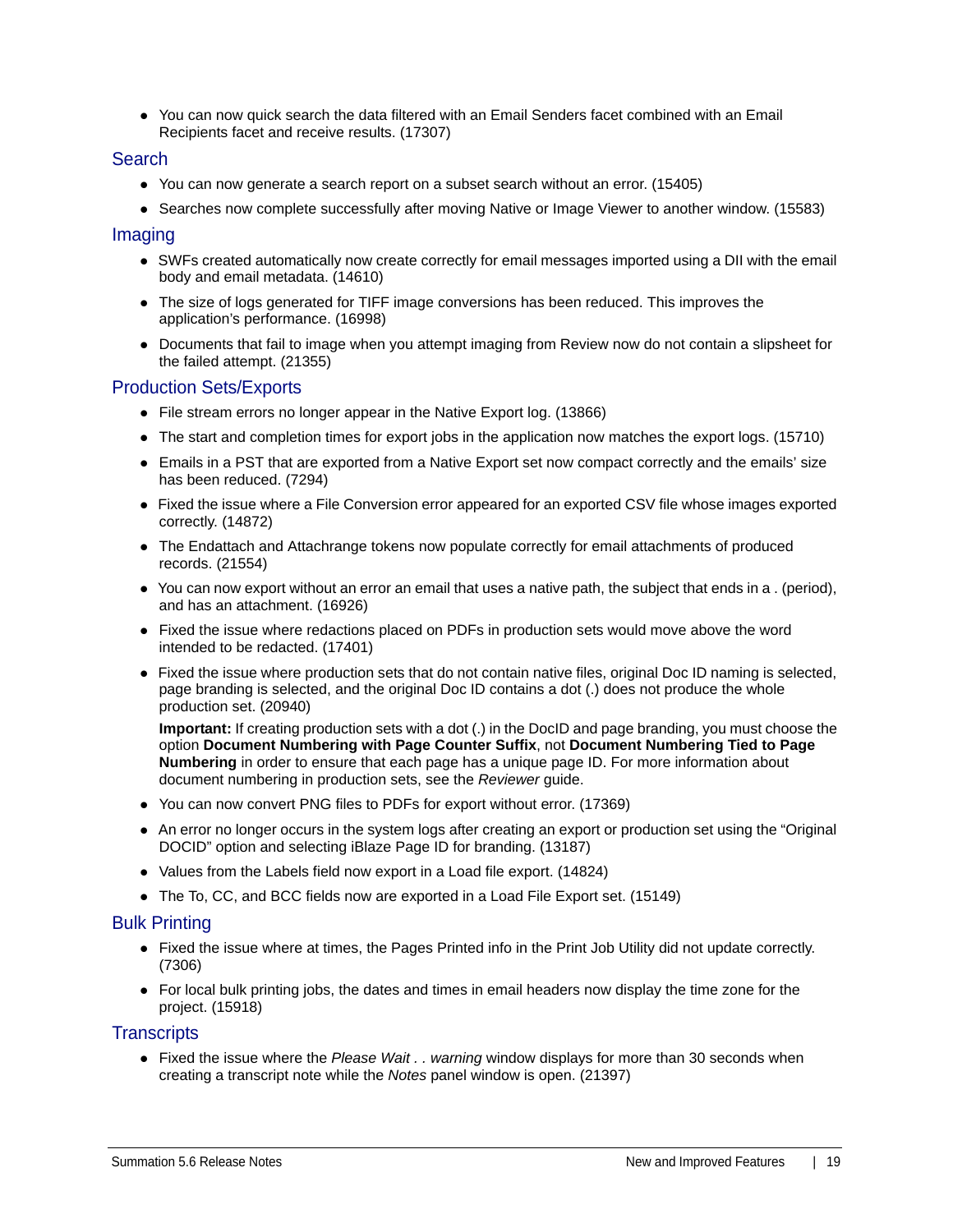# Case Organizer

- If you add an object to a Case Organizer object multiple times, the program will not notify you. However, you will not be creating duplicate Case Organizer objects. (12066)
- You can now delete a Research type after creating the type from the Tags tab. (14775)
- The Drag and Drop function of Case Organizer has been disabled, preventing you from accidentally duplicating the file for uploading. (15438)
- All Case Organizer items from the Thumbnail view now appears in the Case Organization Details window. (15524)

## Copy Case Utility

- You can now choose the Selected Transcripts option to copy either defendants' transcripts, plaintiffs' transcripts, or both. (5812)
- You no longer receive an error in the log file after a successful copy and merge operation. (11091)
- Important Information

#### **General**

Resolution1 and Summation do not support Internet Explorer 8. Make sure that you are running Internet Explorer 9 or higher.

#### Upgrade

- When the application is upgraded, the Enabled Standard Viewer Processing Option is turned off because it is a slower performing processing option. If you want this functionality, you need to enable it manually in System Configuration > Project Defaults > Processing Options.
- If upgrading to 5.6, we recommend upgrading SiteServer from the previous PostgreSQL 9.1.11 to 9.3.5 (which is included in the ISO). The 9.1.11 version will function, but in the console, child site servers will appear in a yellow error state. (15980)
- When upgrading to version 5.6, and when upgrading Site Server to use the latest version of PostgreSQL, you must first wait for all of your Site Server jobs to clear, then you can un-install and re-install PostgreSQL.

# 5.6 Known Issues

The following are known issues for this release:

# **System**

#### Upgrade and Installation

• Custom Geolocation IP data that you have previously entered from the Geolocation Configuration block is not retained when upgrading the application from 5.5 to 5.6. You must re-add the custom Geolocation IP data after upgrading the application. (24833)

KFF

If you have run file replication and then stop the KFF Server (Elasticsearch service), KFF will still work with collection jobs. However, KFF will not work for volatile jobs. (24924)

# **Management**

In a Forms-enabled environment, administrators cannot unlock a user account locked out due to too many failed login attempts. (20396)